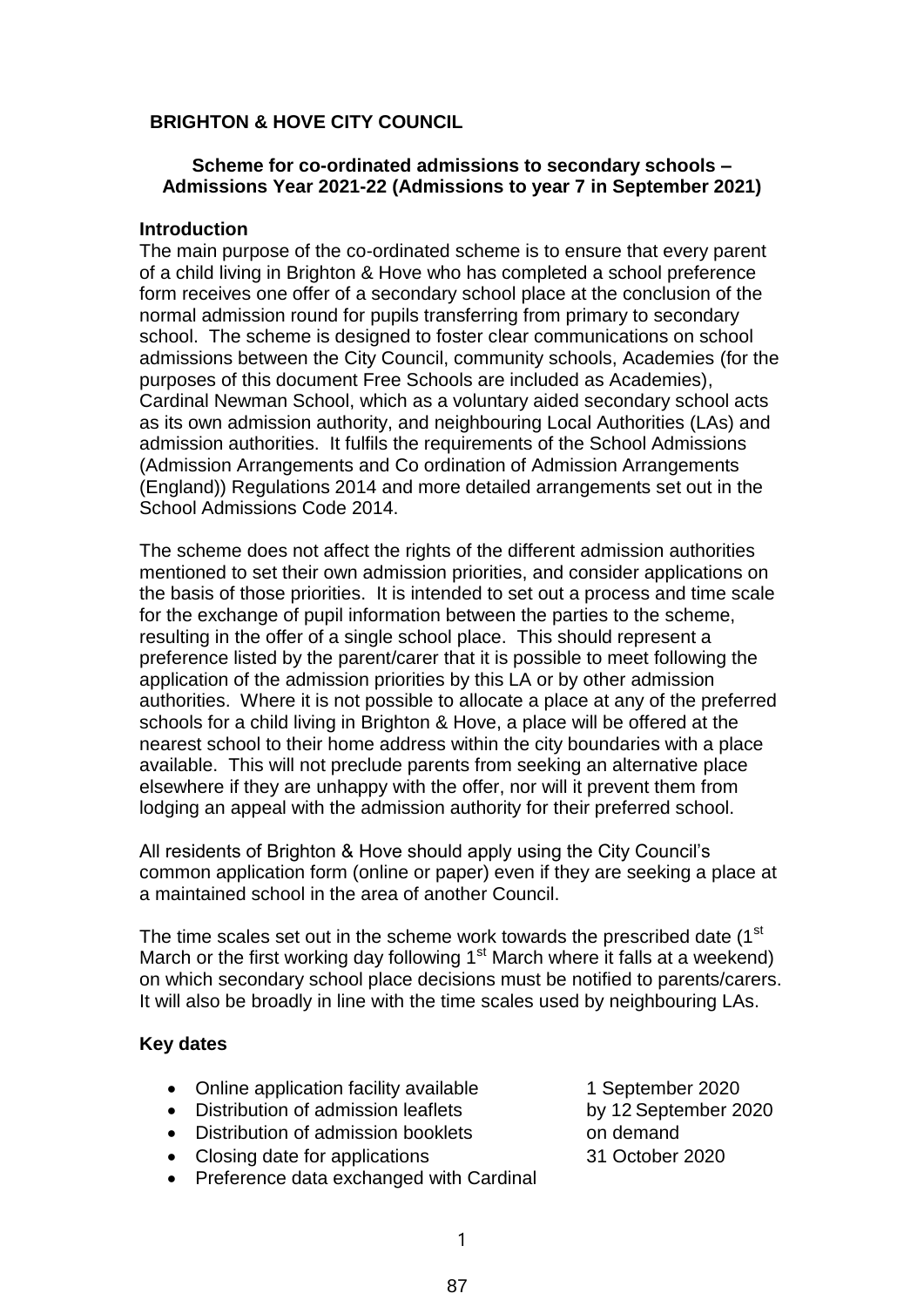|           | Newman School, King's School and                                                          |                        |
|-----------|-------------------------------------------------------------------------------------------|------------------------|
|           | neighbouring LAs                                                                          | 20-27 November 2020    |
|           | • Cardinal Newman & King's School provide LA                                              |                        |
|           | with provisional ranking order of applicants.                                             | 18 December 2020       |
| $\bullet$ | Consider qualifying late applications.                                                    | <b>22 January 2021</b> |
|           | • Finalise allocations and exchange offer details Between 28 January- 8                   |                        |
|           | with Cardinal Newman, King's school<br>and neighbouring LAs                               | Feb 2021               |
| $\bullet$ | Notification e-mails sent to parents, decisions<br>posted to applicants using paper forms | 1 March 2021           |
| $\bullet$ | Deadline date for acceptance of places and                                                |                        |
|           | appeals to be heard in the main round.                                                    | 1 April 2021           |

### **Process and detailed time scale**

- 1. The school admissions leaflet published by the City Council will be distributed to parents at the beginning of September 2020. This LA will have identified those pupils entering Year 6 in city maintained schools (the transfer cohort) from primary school records. Neighbouring LAs will be asked to provide records of Brighton & Hove children attending schools in their areas so that admission leaflets can be sent to their parents/carers. Brighton & Hove will in return provide information to other LAs about their residents attending Brighton & Hove schools.
- 2. Parents/carers will be invited to list 3 preferences for a school place ranked in order of priority. These may be at a City Community School, an Academy, a Free School or a voluntary aided secondary school, or any maintained school outside the City of Brighton & Hove. Those residents in the City must use the Brighton & Hove school admission preference form to indicate their preferred schools, either the paper or online form. No other form of application will be valid. The LA allocates places on the basis of equal preference, and each preference listed will be prioritised in accordance with the published admission priorities for community and own admission authority secondary schools in the City. If it is possible to offer more than one place on the basis of those priorities, the one ranked higher on the preference form will be offered.
- 3. Parents and carers are strongly advised to apply online through the facility available on the Brighton & Hove City Council website. This will provide them with a response which confirms their preference listing and acts as proof of application. Alternatively the paper form should be completed and returned to the child's primary or junior school in the City, or to the Admissions Team at Hove Town Hall **by 31 October 2020.** Applicants for Cardinal Newman and/or King's School will need to return their supporting information directly to the school as well as submitting an online application or paper form to the Council. If supporting information is returned to the Local Authority, the documents will be shared with the school.
- 4. Where as part of its admission priorities a voluntary aided school, free school or academy within the City or beyond requires additional supporting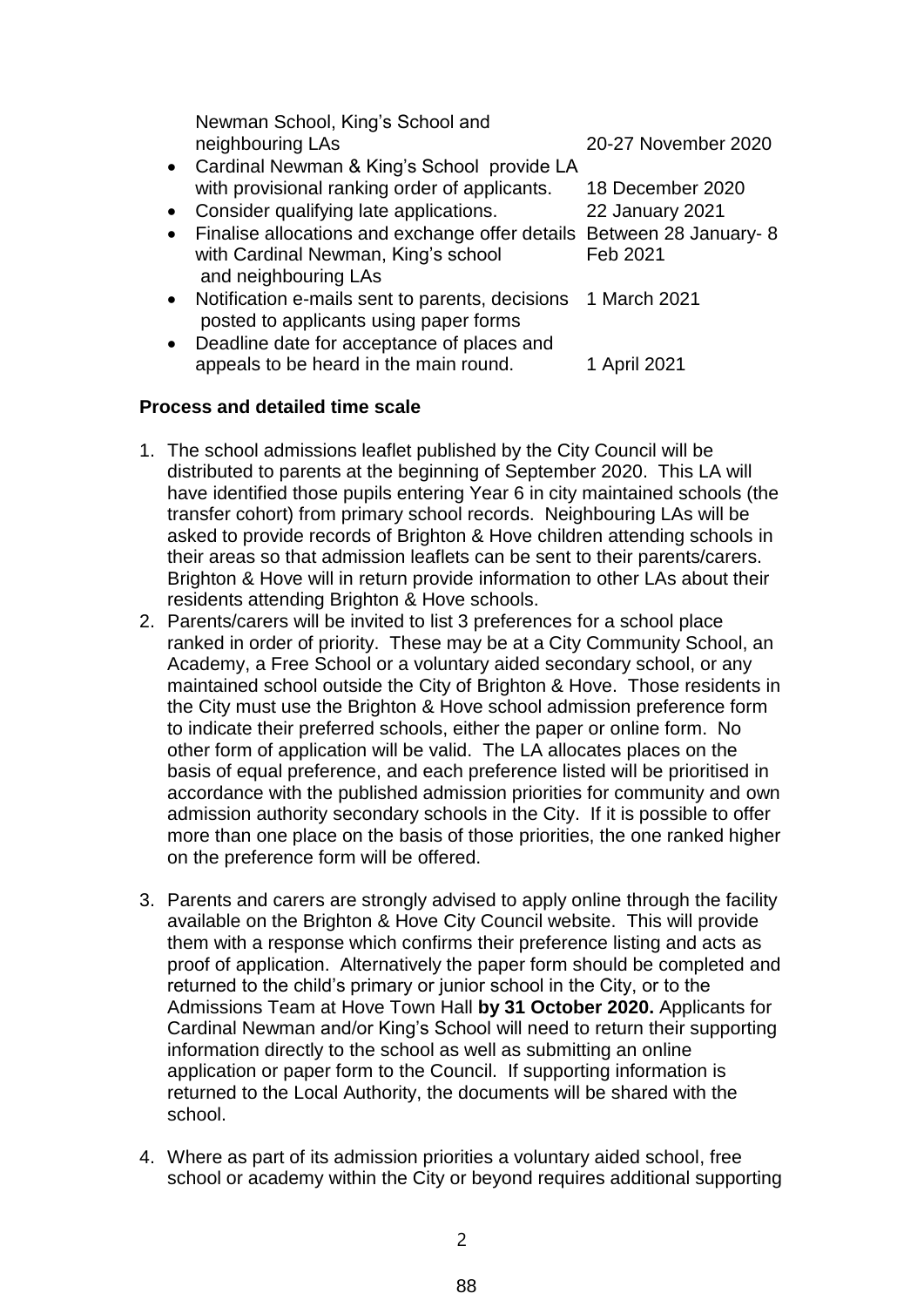information, such as a Supplementary Information form, or proof of denominational commitment, that form or proof should be completed and returned by the same closing date. This is to ensure that target dates for the exchange of pupil information between authorities and the notification date for parents/carers can be met. Provided the LA common application form has been completed and returned, that additional information may be given direct to the school, or handed in with the preference form. Parents/carers will be advised through the admissions booklet of Brighton & Hove or neighbouring LAs, or through school published parent information, of any such additional information requirements for own admission authority schools.

5. If using an application form rather than online application parents and carers whose children attend maintained primary schools in the City are strongly advised to return the form via the school. Parents who prefer to post the form should understand that proof of posting is not proof of receipt, and they will not have confirmation of receipt in the same way as those applying online or returning the form to their child's school. All maintained junior and primary schools in the city will return secondary preference forms they receive to the LA in batches as they are received, with the final batch as soon as possible after the closing date. Schools should maintain a list to record the date on which each form was received, the school preferences, and if required will provide proof of receipt to the parent/carer. This ensures that on time applications and late applications are clearly recorded as such. It also provides assurance for parents should the school or the LA subsequently mislay the form.

#### **No later than 20 November 2020.**

- LA will identify the number of preferences (first, second or third) received for each school.
- Cardinal Newman School and King's School will be provided with details of any parental preference where it gives the school as a preference (first, second or third) received by the LA. It will apply its oversubscription criteria to prioritise all preferences. Where pupils have an Education Health & Care Plan naming the school and must be offered a place this will be indicated. (These pupils must be given a place at the school in accordance with the SEN and Admissions Codes of Practice.)
- West and East Sussex and other LA's as necessary will be forwarded the details of preferences expressed for their schools by Brighton & Hove parents/carers (first, second and third). Where the pupil has an Education, Health & Care Plan this will be indicated.
- West and East Sussex will be asked to provide a list of pupils living in those areas who have expressed a preference for a Brighton & Hove school (first, second or subsequent).

#### **No later than 18 December 2020**

 Cardinal Newman School and King's School will provide the LA with a list showing children in priority order for places at the school. The list will show which admission criterion was applied to each child. The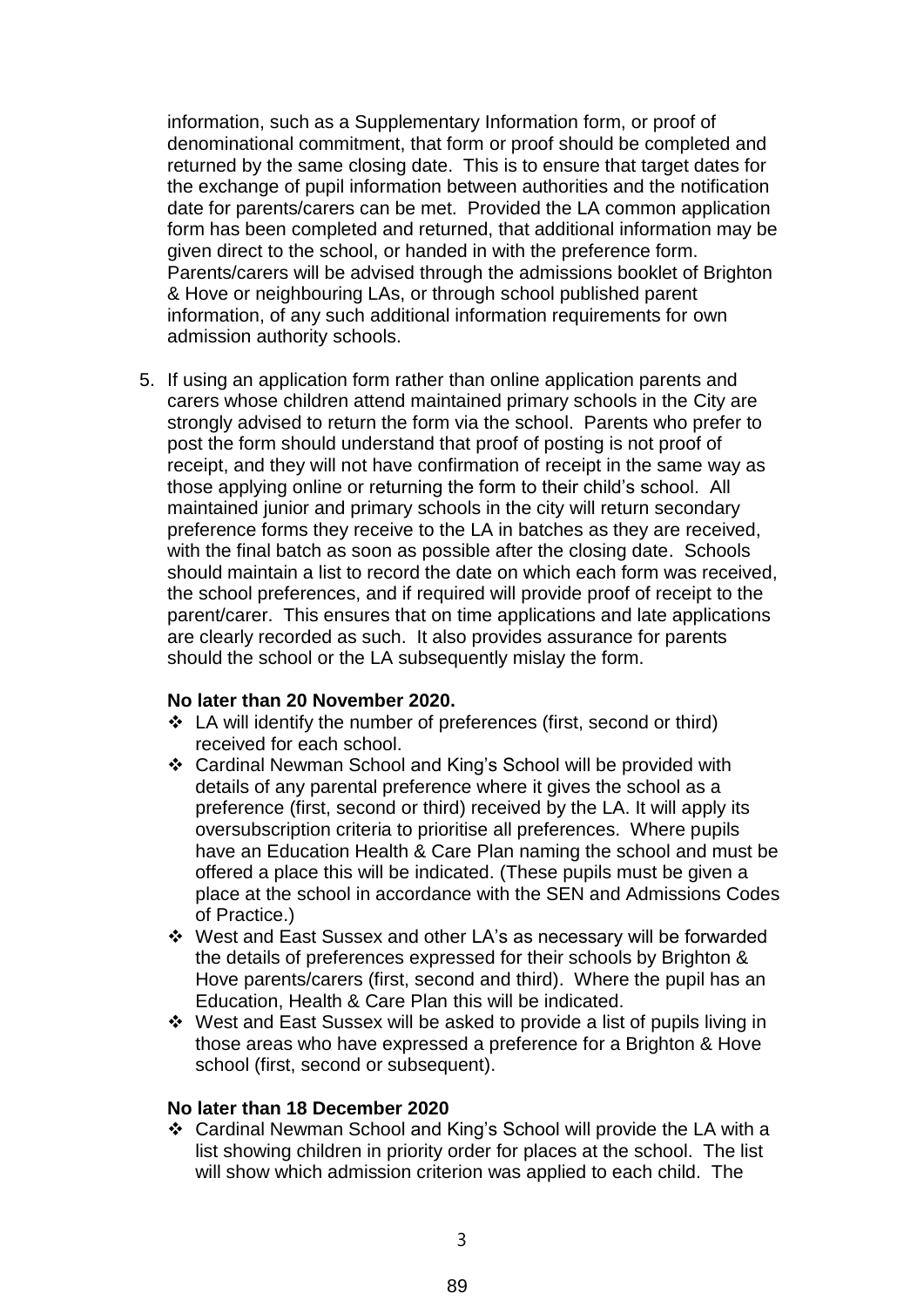school will advise the LA of such additional information as is necessary to inform parents of the reason for its decision when allocation letters and emails are sent on 1 March 2021.

 Brighton & Hove will apply its admission priorities to all preferences received for community schools, and where the children are resident in other LAs, will inform that LA.

### **Between 28 January and 8 February 2021**

- Brighton & Hove will establish whether more than one offer could be made on the basis of the application of its own admission priorities and those of voluntary aided schools, free schools/Academies and other LAs. It will determine in each case which is the highest parental ranking.
- Final lists of school allocations will be prepared.
- Emails and letters to parents/carers will be prepared.
- Consideration will be given to late applications received before 22 January, as set out in Appendix A below.
- Neighbouring LAs will be sent final details of children living in their area offered a place at a Brighton & Hove school, and for whom they will need to send allocation letters.

### **1 March 2021**

Online applicants will receive their decisions by e-mail. Letters will be sent to parents/carers who have not applied online or who have specifically requested this. The LA email or letter to parents will contain the following:

- $\cdot$  If they have not been allocated a school of preference, the reason why not.
- How places at all Brighton & Hove schools were allocated.
- $\cdot$  Where it is an own admission authority school, the fact that the offer is made on behalf of the governing body of the school.
- $\cdot$  Where it is a school maintained by another LA, the fact that the offer is made on behalf of that LA.
- $\cdot \cdot$  The right of appeal to an independent panel, and how to arrange an appeal for a community school, a voluntary aided school, and in the case of schools in other LA's, who to contact.
- Details about waiting lists and reallocation pools for preferences that could not be met.

## **1 April 2021**

Parents and carers should accept offers of places by this date in order to allow schools and the LA ample planning time for the new intake. This does not affect their right to appeal if the place they are accepting is not their highest preference. Parents should also have exercised their right to appeal by this date if they want to be assured of having their appeal heard in the main round of appeals.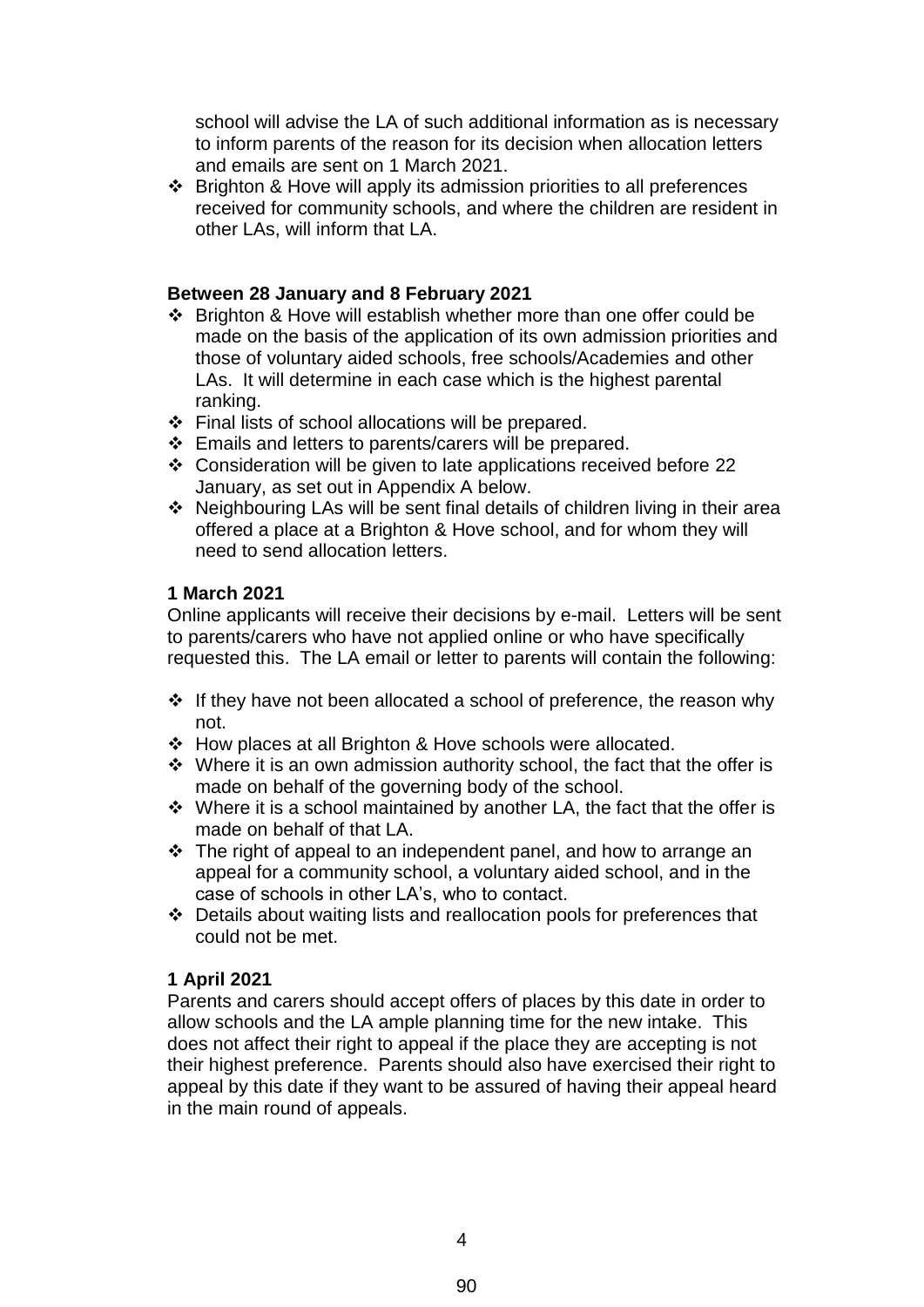# **Proof of address**

The LA may require parents/carers to provide proof of address if they apply for a place at a community school. Own admission authority schools may also request proof of address from their applicants.

## **Appendix A – Changes of address and late applications**

### **New arrivals in the city**

Parents/carers moving into the City in the course of the admission process who are making an application on the basis of their new address must provide evidence of either a tenancy agreement of six months or more or an exchange of contracts if they are purchasing a property. Applicants should return their preference form by the closing date if possible, especially if their move took place before the closing date, forwarding proof of the move at the earliest opportunity. If they provide the form and the evidence of the move by 22 January 2021 their application will be included in the main admissions round.

## **Late applications received before the 22 January 2021.**

- I. With the exception of families moving into the area and cases as described at V below, forms received after the closing date will not be considered by the LA until school allocations have been made for those received by the closing date. Any received for Cardinal Newman School and/or King's School will be forwarded to the school, which will decide whether or not to include the application in the main admission round.
- II. Any preference forms for community schools received in respect of children in care will be included in the main admission round as valid first preferences at any time up to the allocation date on **8 February 2021**. Where such applications are received after that date, the LA will, if attendance at that school is seen as a necessity for the welfare of the child, seek to offer places at the school of first preference, if necessary negotiating with that school to admit beyond the published admission number in order to do so. If, however, it is acceptable to offer a place at a lower ranked school without going over numbers, the LA will discuss that possibility with the social worker for the child. Applications for Cardinal Newman School, King's School or schools in other LA areas for children in care will be considered in line with the admission arrangements for those schools and the requirements of the Admissions Code.
- III. Applications received after the closing date but before the 22 January 2021 will be sent a letter or email allocating a school place on 1 March 2021 or as soon as possible after that date if the volume of late applications is high. Applications received after this date will be sent an allocation letter or email as soon as possible after 1 March 2021.
- IV. Parents/carers living in the City who change a preference as a result of a change of address within the city, and who return the new form and evidence of the address change will have that change considered in the main round of allocations if it is received by **22 January 2021**. They will have to provide evidence of the address change. Those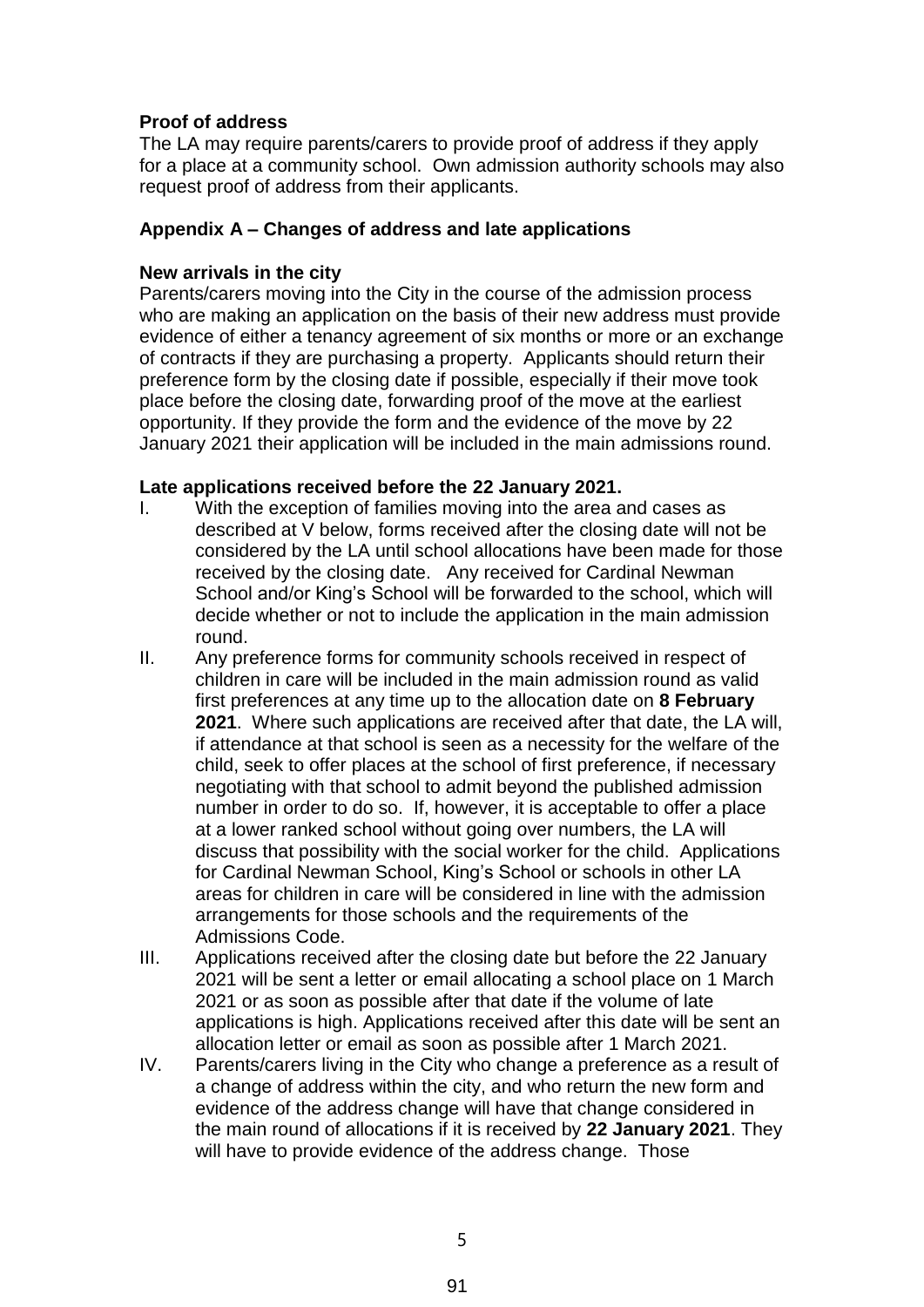applications received after that date will be considered as late applications.

V. Other late applications where there is good reason for the delay will be considered in the main round of allocations if received by **22 January 2021** where independent evidence is given by a third party (usually a professional source such a doctor or social worker) to support the reason for the delay.

#### **Late applications received after the 22 January 2021.**

- I. Where an application is received after the allocation date, from a parent/carer living in the City, they must use the Brighton & Hove online application service or paper preference form. If the preference(s) is for a community school, the LA will allocate a place if the school remains under subscribed. If the school(s) is fully subscribed, a place will be allocated at the nearest school to the home address that has a vacancy. Brighton & Hove will seek to make a decision as soon as possible after receiving the application. Where a preference is given for a free school, an Academy, Cardinal Newman School or a school in a neighbouring LA, the form will be passed to that admission authority for a decision. They will be asked to reach a decision within fourteen days of receiving the form. Brighton & Hove will endeavour to send a decision to the parent /carer as soon as possible once it has either reached a decision, or been informed of a decision by the other admission authority.
- II. If a change of preference or preference order is received following the decision letter on 1 March 2021 and the home address has not changed (and there has been no other relevant change of circumstances), that changed preference will not be considered until after 30 June 2021. This allows reasonable time for the consideration of late first applications and the operation of the reallocation pool where places have been offered and refused.
- III. All applications received after the beginning of the autumn term will be regarded as outside the admission round. Nonetheless, Brighton & Hove will act as the point of contact for all preferences for parents/carers living in the City, and will liaise with Cardinal Newman School, King's School, Brighton Aldridge Community Academy (BACA), Portslade Aldridge Community Academy (PACA) and other LAs over applications for admission to schools other than Brighton & Hove Community Schools. The Brighton & Hove online or paper form should be used in all cases by City residents and returned to the Brighton & Hove Admissions Team. The same arrangements will apply to applications for admission to schools for year groups other than the normal admission group in Year 7. Where the LA, Cardinal Newman School, King's School, BACA, PACA or another admission authority is not able to offer a place in accordance with a parental preference, the LA will offer a place at the nearest school to the home address of the applicant with a vacancy in the appropriate year group. This may be an Academy or a church VA school. Admissions to Years 12 and 13 in those schools that make such provision will be regarded as transfer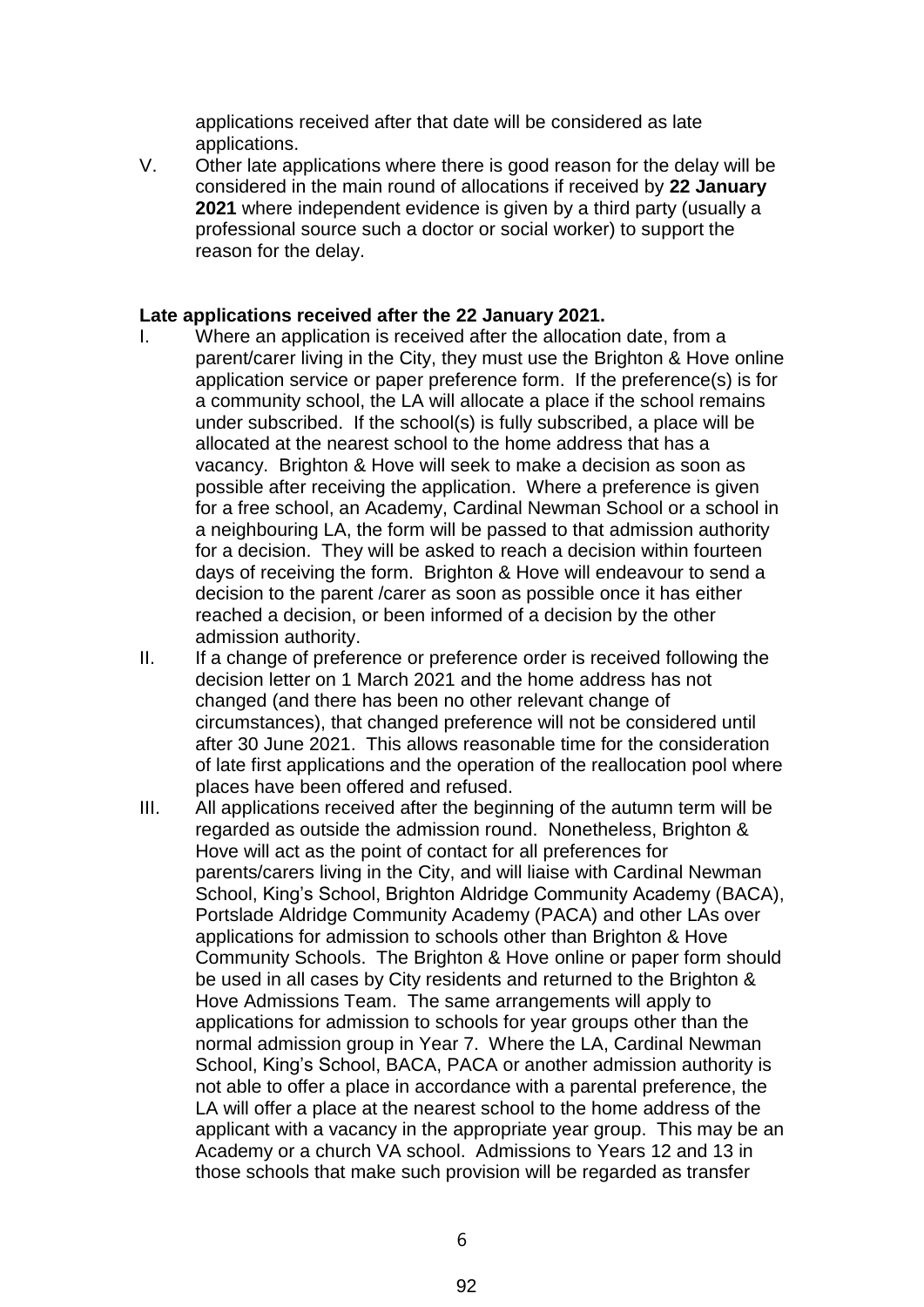admissions rather than admission at a normal point of entry. (The majority of such pupils will have attended the school from Year 7, or transferred to the school in Key Stage 3 or 4.) Should any other schools adopt Academy status, this paragraph will also apply to them.

## **Re-allocation Pool**

- I. Brighton & Hove will operate a re-allocation pool system for its community schools, BACA and PACA. (Cardinal Newman School and King's School will operate their own waiting list/reallocation arrangements.) The ranking within this system will be based on the Brighton & Hove admission criteria. All children will be automatically placed in the re-allocation pool for all un-met first preferences for community schools. Parents/carers will be asked to indicate if they also wish to be placed in the re-allocation pool for a different preferred school when the allocation emails and letters are sent on 1 March 2021. Places will be offered to children from the pool as soon as a place becomes available at an over subscribed school and the admission priorities have been applied. This LA will notify other LAs as appropriate if it offers a place from the pool at a Brighton & Hove school to a pupil living outside the City. The pool will operate until the 31<sup>st</sup> December.
- II. Other admission authorities will operate a re-allocation or waiting list system. If they are able to place a child resident in Brighton & Hove in one of their schools they are asked to notify this LA at the earliest opportunity.
- III. Parents/carers wishing to keep their child's name in the reallocation pool beyond the 31<sup>st</sup> December must inform the LA. They must renew the position on the reallocation pool each term thereafter.

## **School Admission Appeals**

- I. Parents/carers wishing to appeal against the LA's or a voluntary aided school's decision not to offer a place at a preferred school should do so in writing or using the online appeal facility by 1 April 2021 if they want to be assured of having their appeal heard in the main appeal round.
- II. The LA will not arrange an appeal, or ask an own admission authority school to arrange an appeal for a school that was not included on the original application. It will only arrange an appeal for a school that was listed as a preference, as it will not have given a decision to the parent/carer for schools not included on the form. If a parent/carer wishes to receive a decision for a school not included in their original preference, and thus acquire a right of appeal, they must complete a further application. However, unless there is a change of address or other change of circumstances leading to the change of preference this new form will not be considered until after 30 June 2021.
- III. Parents/carers will receive 10 school days notice of the date of the appeal hearing, and will receive copies of any documentation relating to the appeal 7 days in advance of the hearing.
- IV. Whilst the City Council, other LAs and the Governing Bodies of Academies and voluntary aided schools will make every effort to hear